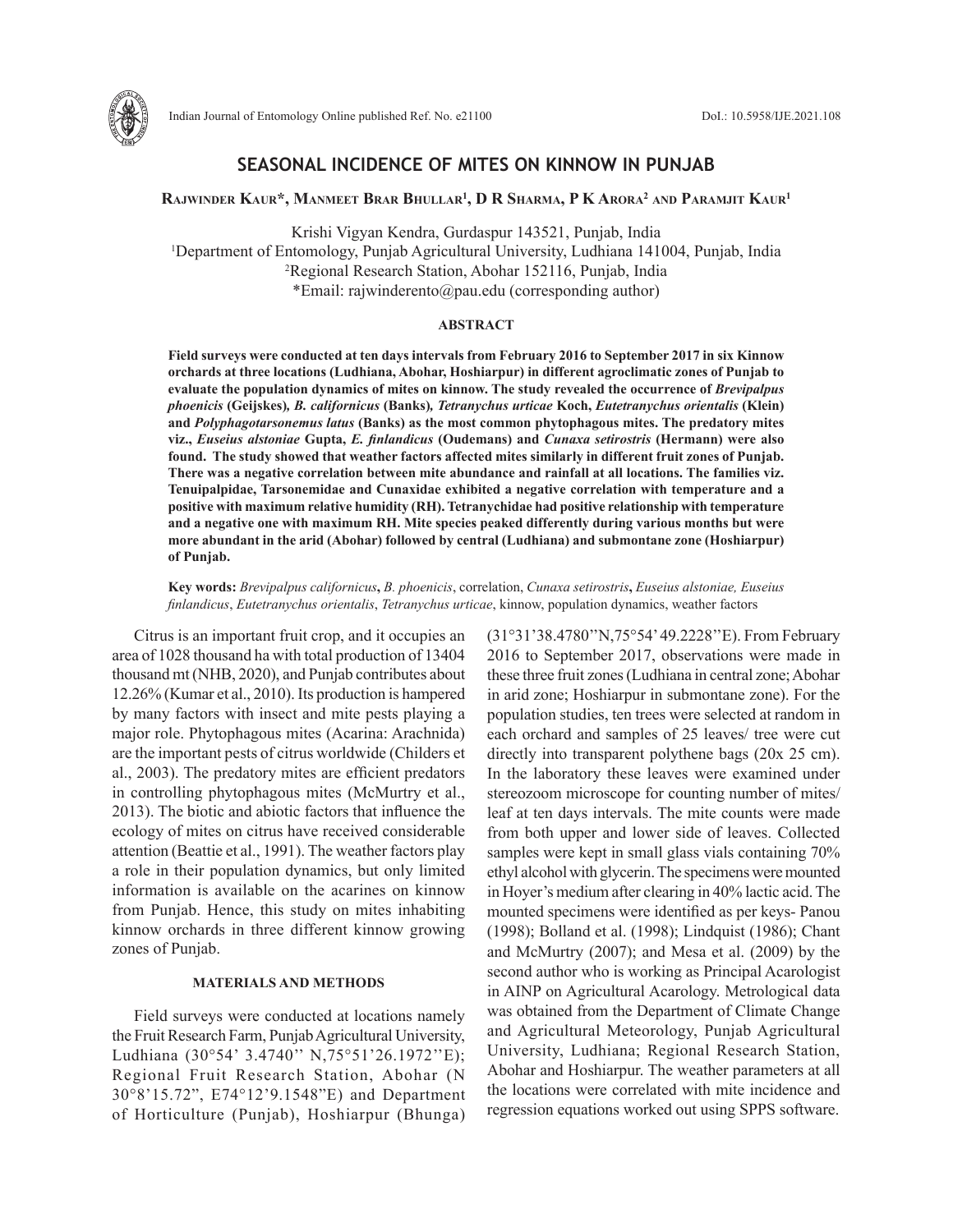## **RESULTS AND DISCUSSION**

During the period of investigation (February 2016- September 2017) five species of phytophagous mites namely *Brevipalpus phoenicis* (Geijskes) and *Brevipalpus californicus* (Banks) belonging to the family Tenuipalpidae; *Tetranychus urticae* Koch and *Eutetranychus orientalis* (Klein) belonging to Tetranychidae and *Polyphagotarsonemus latus* (Banks) belonging to Tarsonemidae were observed. Among the predatory mites, three species namely *Euseius alstoniae*  Gupta and *Euseius finlandicus* (Oudemans) of family Phytoseiidae and *Cunaxa setirostris* (Hermann) of Cunaxidae were also recorded along with phytophagous mites.

## **Phytophagous mites**

**Tenuipalpidae (***B. phoenicis* **and** *B.californicus***):** These mites were found to infest leaves throughout the sampling period (February 2016-September 2017), with the incidence of the latter being very low at all the surveyed three locations. As shown in Fig. 1, peak incidence of Tenuipalpidae was observed on December 7, 2016 when maximum and minimum temperature was 26.2 and 9.5ºC, maximum and minimum relative humidity (RH) was 90.4 and 37% and with no rainfall at Ludhiana. At Abohar, incidence reached its peak on November 29, 2016 when maximum and minimum temperature was 29.3 and 9.9ºC, maximum and minimum RH was 95.9 % and 20.7 % and with no rainfall. The population was very low at Hoshiarpur as compared to Ludhiana and Abohar with peak being on November 2, 2016 when maximum and minimum temperature was 26.5 and 15.4ºC. The incidence was low during rainy season (July and August of 2016 and 2017); it was maximum in arid zone (Abohar) which is having hot and dry climatic conditions followed by central zone (Ludhiana) with mild climatic conditions and submontane zone (Hoshiarpur) which is having cooler climatic conditions. The incidence of Tenuipalpidae exhibited a negative correlation with rainfall, minimum RH and temperature but maximum RH had a positive relationship. Similar results were found by Singla and Sadana (2006), Kaur et al. (2015) and Bhullar et al. (2015). In contrast, Singla and Sadana (2000) observed a positive correlation with temperature and negative correlation with RH and rainfall; also, peak incidence of *B. phoenicis* was during May and smaller peak during November on kaghzi lime. The coeffiecient of determination showed that the weather factors had 40.21, 43.03 and 13.33% contribution in regulating the incidence of *B. phoenicis* at Ludhiana, Abohar and Hoshiarpur, respectively. The influence of weather on *B. californicus* population was low at Ludhiana (25.29 %) and Hoshiarpur (27.46 %) as compared to Abohar  $(48.16\%)$ .

**Tetranychidae (***T. urticae* **and** *E. orientalis***):** During 2016, Tetranychidae mites started appearing in April, then increased in June with the increase in temperature and decrease in RH; both the species attained peak activity on June  $20<sup>th</sup>$  (Ludhiana) and June 6th (Hoshiarpur) (Fig. 2). At Abohar *T. urticae* attained peak early (June 2nd) as compared to *E. orientalis* (June  $12<sup>th</sup>$ ). Thereafter incidence declined which might be due to rains and increased RH, and attained another



Fig. 2. Effect of weather factors on the incidence of Tetranychidae on kinnow leaves (2016 & 2017)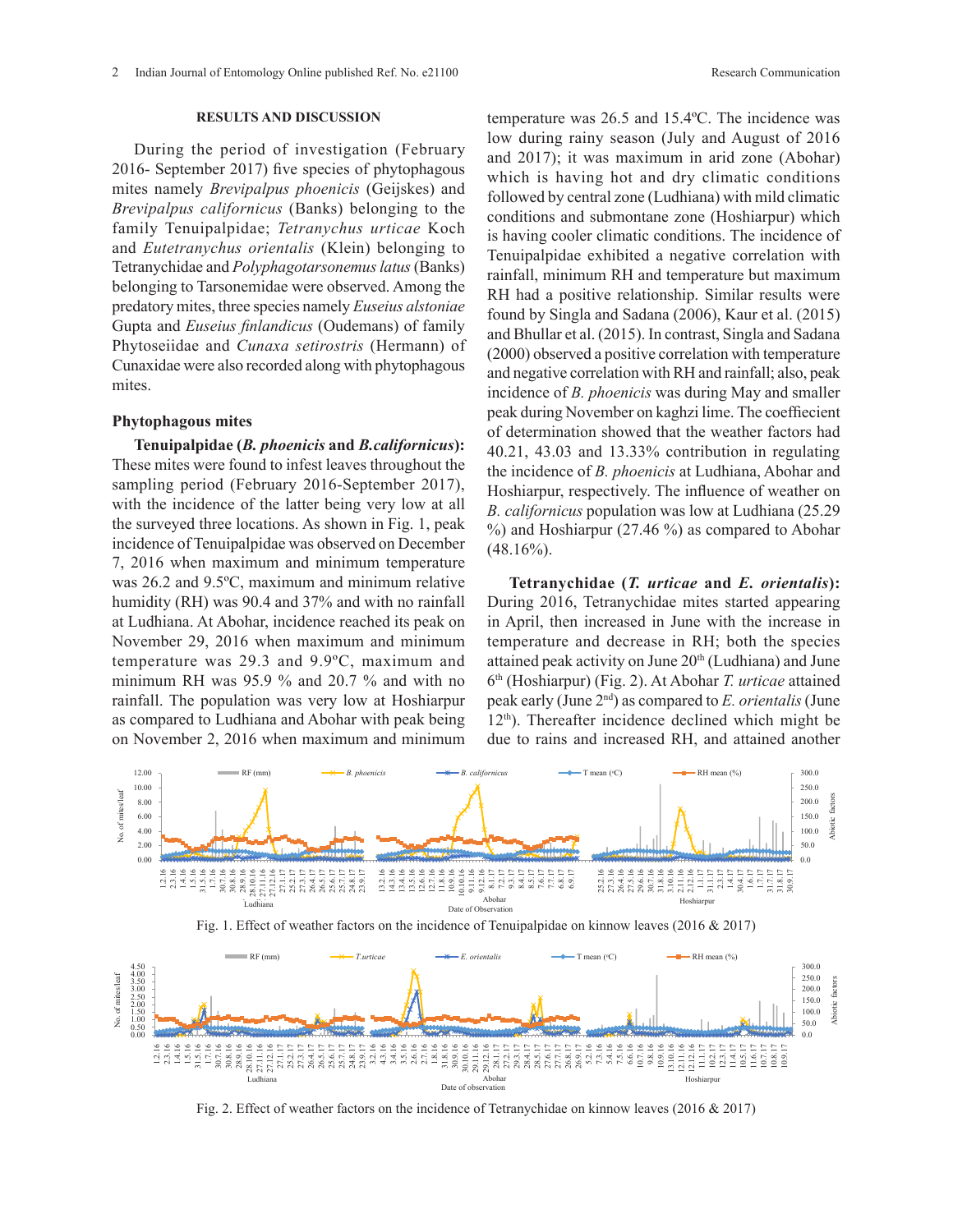short peak during September (Ludhiana and Abohar) and October (Hoshiarpur). Thereafter, the incidence declined from October onwards and it was nil during winter months. In 2017, similar trend was observed. The temperature had positive and significant correlation but RH and rainfall had negative impact. Bhullar et al. (2015) also reported the presence of Tetranychidae throughout the year with maximum incidence during April- June and minimum or negligible during winter and rainy seasons. The present findings also corroborate with those of Dhooria et al. (2005), Rachana et al. (2009), Bakar et al. (2015), Kaur et al. (2015) and Mariam et al. (2016). Vela et al. (2017) reported only one peak of *E. orientalis* during autumn.

**Tarsonemidae (***P. latus***):** This mite was present throughout the period of observation except during hot and dry months which could be due to high temperature and low relative humidity. With increase in relative humidity and decrease in temperature there was an increase in incidecnce, with a small peak observed during December 2016 at Ludhiana and Abohar (Fig. 3); although present throughout, its incidence was very low during July- August, 2017 with a small peak in November 2016 at Hoshiarpur. Temperature and rainfall revealed a negative correlation at all three sampled locations. Kaur et al. (2015) also found *P. latus* on kinnow leaves with a peak during November and similar correlation trend was shown with weather.

# **Predatory mites**

**Phytoseiidae (***Euseius* **spp.):** Phytoseiids started appearing in April and with two peaks in incidence at all the surveyed locations; during 2016, first peak was during June 2016 and the second in October 2016 (Ludhiana, Hoshiarpur) and November 2016 (Abohar) (Fig. 4). During 2017, started appearing during April and followed similar trend as in 2016. No phytoseiid mites were observed during winter while a decreasing trend was observed during rainy months. The incidence revealed a negative correlation with all the weather factors except maximum temperature. Kaur et al. (2015) reported a negative correlation with RH and rainfall and phytoseiid mite population but a positive one with temperature. Singla and Sadana (2000) observed positive correlation with all the weather factors on kinnow.

**Cunaxidae (***C. setirostris***):** The incidence of cunaxids showed an increasing trend during September to December, with peak occurrence being on October  $18<sup>th</sup>$  at Ludhiana, December  $12<sup>th</sup>$  at Abohar and November 2nd at Hoshiarpur (Fig. 4). The incidence declined to nil during rainy (July and August) and winter months (January, February and March). The incidence revealed a negative correlation with maximum and minimum temperature, minimum RH and rainfall. Kaur et al. (2015) observed *C. setirostris* from September to November with peak occurrence during November.

In conclusion, the data shows that the relative changes in the abundance of mite is complex and can be affected by seasonal factors, and the prevailing climatic conditions. Results of this study could help in determining proper time for controlling phytophagous mites. Besides, the result also provides important



Fig. 4. Effect of weather factors on the occurrence of predatory mites on kinnow leaves (2016 & 2017) \*T= Temperature, RH= Relative Humidity, RF= Rainfall